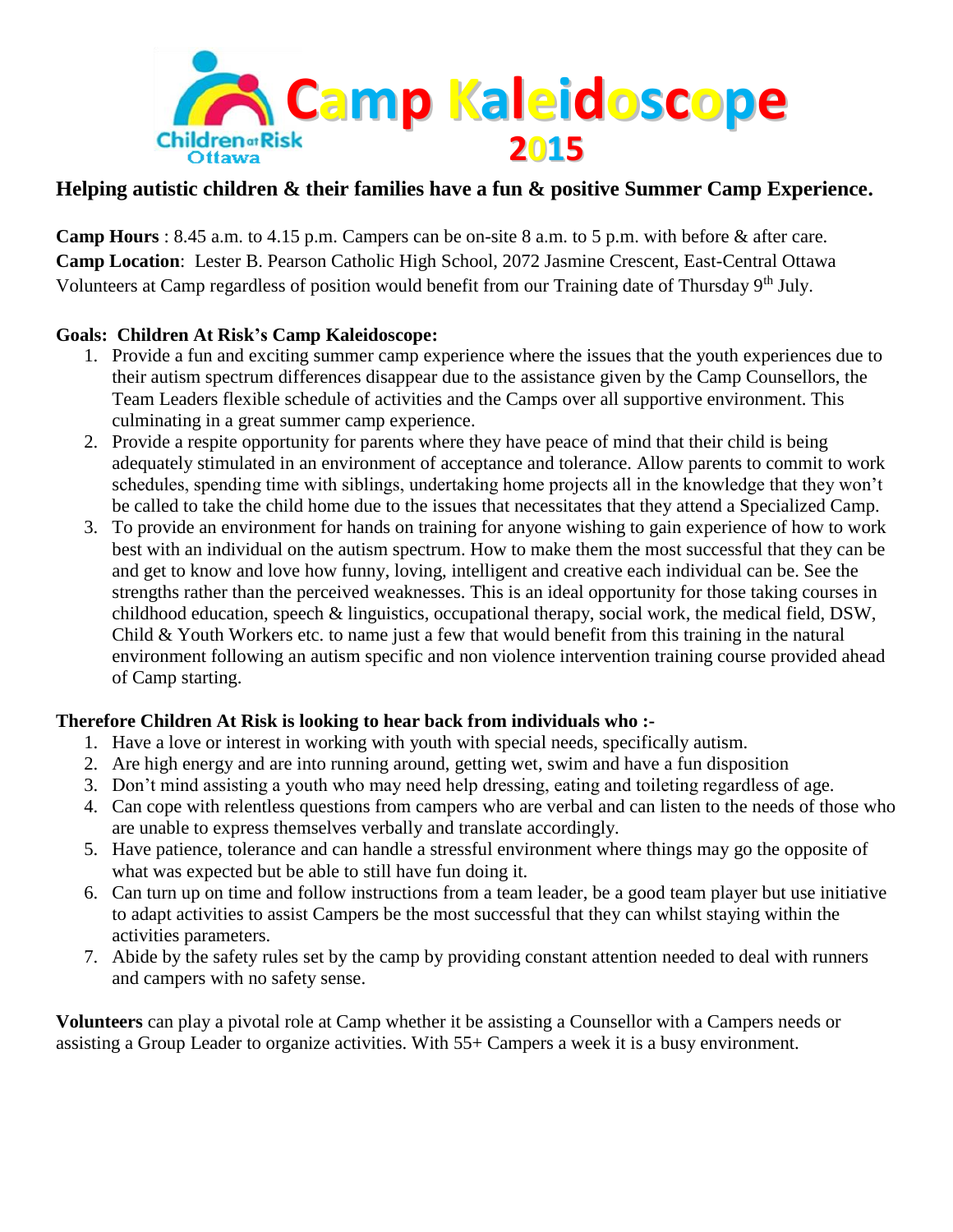

**Helping autistic children & their families have a fun & positive Summer Camp Experience**

## Application to VOLUNTEER at Camp for 2015

| Name:                                                                                                                              |                                                                                                           |                                                                               | Age:                   |                                   |  |  |  |
|------------------------------------------------------------------------------------------------------------------------------------|-----------------------------------------------------------------------------------------------------------|-------------------------------------------------------------------------------|------------------------|-----------------------------------|--|--|--|
| <b>Home Phone:</b>                                                                                                                 | <b>Cell Phone:</b>                                                                                        |                                                                               | <b>Name on T Shirt</b> |                                   |  |  |  |
| <b>Email Address:</b>                                                                                                              | <b>Size Men's T shirt</b>                                                                                 |                                                                               |                        |                                   |  |  |  |
| Tick/Highlight all the weeks you are available for Camp Kaleidoscope:-√                                                            |                                                                                                           |                                                                               |                        |                                   |  |  |  |
| $13th$ to $17th$ July $\Box$                                                                                                       | $20^{th}$ to $24^{th}$ July $\Box$                                                                        | 27 <sup>st</sup> to 31 <sup>st</sup> July $\Box$<br>$4th$ to $7th$ Aug $\Box$ |                        | $10^{th}$ to $14^{th}$ Aug $\Box$ |  |  |  |
| If not weeks then which days?                                                                                                      |                                                                                                           |                                                                               |                        |                                   |  |  |  |
| Available for Training date:- Thursday 9 <sup>th</sup> July @ Camp location 9.30 a.m. - 3.30 p.m.<br>NO <sub>1</sub><br><b>YES</b> |                                                                                                           |                                                                               |                        |                                   |  |  |  |
| <b>1st Language:</b>                                                                                                               |                                                                                                           | Also fluent in :                                                              |                        |                                   |  |  |  |
| I have - tick all those that apply :- $\checkmark$                                                                                 |                                                                                                           |                                                                               |                        |                                   |  |  |  |
| <b>Police Check</b>                                                                                                                | CPR / First Aid                                                                                           | Life Guard                                                                    |                        | <b>CPI's NVCI</b>                 |  |  |  |
|                                                                                                                                    | <b>Reason why you wish to Volunteer at Camp K:-</b>                                                       |                                                                               |                        |                                   |  |  |  |
|                                                                                                                                    |                                                                                                           |                                                                               |                        |                                   |  |  |  |
|                                                                                                                                    |                                                                                                           |                                                                               |                        |                                   |  |  |  |
|                                                                                                                                    |                                                                                                           |                                                                               |                        |                                   |  |  |  |
|                                                                                                                                    | Please detail what you would like to be doing at Camp as a volunteer?                                     |                                                                               |                        |                                   |  |  |  |
|                                                                                                                                    |                                                                                                           |                                                                               |                        |                                   |  |  |  |
|                                                                                                                                    |                                                                                                           |                                                                               |                        |                                   |  |  |  |
|                                                                                                                                    | Current main employment of time i.e. Employer, Course, School (course & year)                             |                                                                               |                        |                                   |  |  |  |
|                                                                                                                                    |                                                                                                           |                                                                               |                        |                                   |  |  |  |
|                                                                                                                                    |                                                                                                           |                                                                               |                        |                                   |  |  |  |
|                                                                                                                                    | <b>Experience/Qualification working with youth – state ages</b>                                           |                                                                               |                        |                                   |  |  |  |
|                                                                                                                                    |                                                                                                           |                                                                               |                        |                                   |  |  |  |
|                                                                                                                                    |                                                                                                           |                                                                               |                        |                                   |  |  |  |
|                                                                                                                                    |                                                                                                           |                                                                               |                        |                                   |  |  |  |
| <b>Experience with Autism</b> – list age and severity as well as employer                                                          |                                                                                                           |                                                                               |                        |                                   |  |  |  |
|                                                                                                                                    |                                                                                                           |                                                                               |                        |                                   |  |  |  |
|                                                                                                                                    |                                                                                                           |                                                                               |                        |                                   |  |  |  |
| Interests and abilities that would benefit Camp (scouts, sports, special interests, etc.):-                                        |                                                                                                           |                                                                               |                        |                                   |  |  |  |
|                                                                                                                                    |                                                                                                           |                                                                               |                        |                                   |  |  |  |
|                                                                                                                                    |                                                                                                           |                                                                               |                        |                                   |  |  |  |
| Religious reasons, phobias, allergies, injuries, and/or medical conditions that may interfere with                                 |                                                                                                           |                                                                               |                        |                                   |  |  |  |
|                                                                                                                                    | your participation in certain activities. (Can't swim or go into water, scared of dark, heights, animals, |                                                                               |                        |                                   |  |  |  |
| balloons, OCD, suffer with anxiety, migraines etc.)                                                                                |                                                                                                           |                                                                               |                        |                                   |  |  |  |